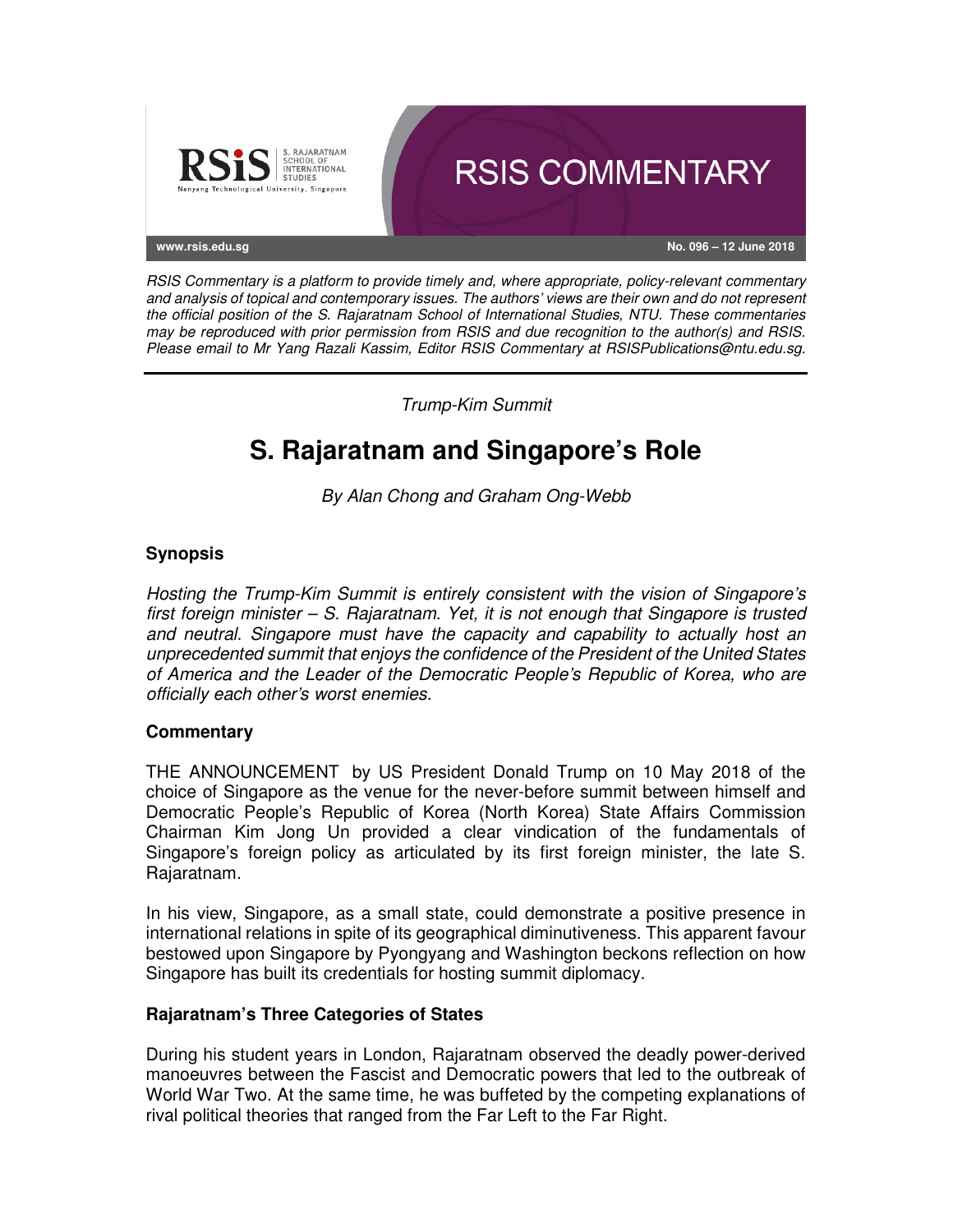A third problem that soon preoccupied the mind of the budding nationalist was the prospect of an independent Singapore, free from British colonial rule and its defence umbrella, and subsequently the new Republic's position in relation to the new states and great powers in its neighbourhood.

This quest for a suitable foreign policy came to a head when Rajaratnam was appointed foreign minister by then-Prime Minister Lee Kuan Yew. Rajaratnam decided that theories were never universally applicable. Singapore had to pioneer its own way in foreign policy.

In his own words, Rajaratnam set out to distinguish between a 'foreign policy of words, of principles' and a 'foreign policy of deeds'. The former communicate open intentions often dressed up as high morality and aspiration, but 'in the world of harsh realities [states] may be forced to do things which do not quite harmonise with its proclaimed principles'.

Therefore, in the 'jungle of international politics', discrepancies between these two versions of foreign policy must be observed closely since a policy of reassuring proclamations may lull one into a false sense of security. From these premises Rajaratnam devised three categories of foreign policies that Singapore might encounter.

#### **Foreign Policy: Between Words and Deeds**

First, the ideal foreign policy of words coinciding with deeds. Included in this category are Singapore's close friends and allies because of a coincidence of fundamental objectives and national interests, in spite of minor bilateral 'irritations' from time to time.

The second category would be those whose deeds reflect normalisation and amity towards Singapore, while their official rhetoric reflects a dogmatic ideological hostility. '[T]here is always the hope that friendly relations, however tentative and however cautious, could in the course of time and with good sense on both sides, mature into friendship of the first category'.

The third category is the negative extreme where both words and deeds are consistently hostile to Singaporean national interests and hence irreconcilable enemies. Rajaratnam observed in 1965 that no country had thus far entered this category. Five decades – and a Cold War – later, it would appear that Singapore rarely had to deal with the nightmarish third category.

From time to time, Singapore's foreign policy partners have oscillated between categories one and two. Rajaratnam had always counselled patience, and adherence to the principle of welcoming friendship from all directions. This was also rationality in action, since no state of enmity could last forever.

## **Fair-minded Rationality**

As host on 12 June 2018, Singapore would be projecting its trademark diplomatic patience and rationality into the electrifying atmosphere of the Trump-Kim summit.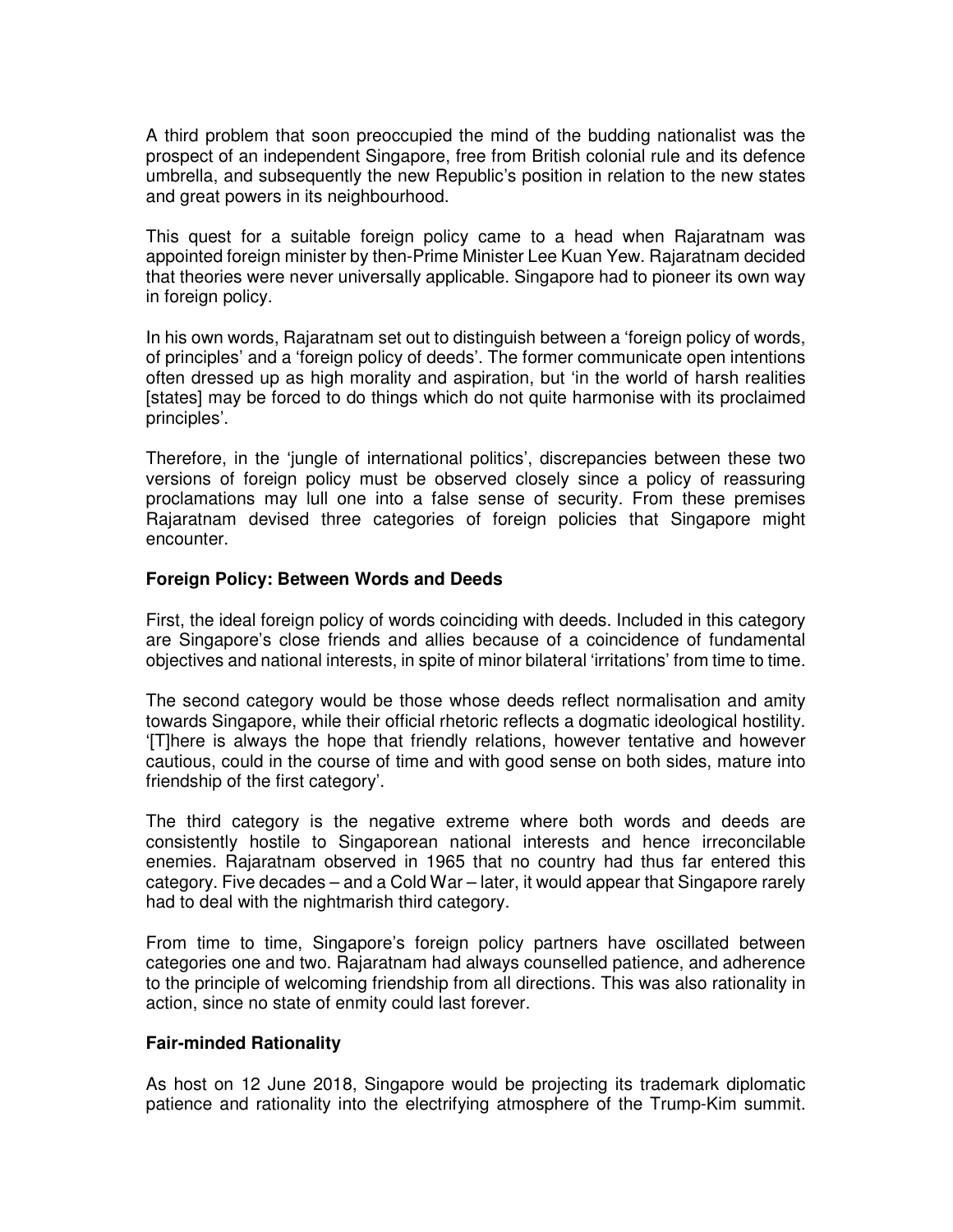Given Singapore's long-standing ties with the United States -- since 1836 in fact -- its officials will in all likelihood offer steady, constructive praise for President Donald Trump's bold diplomatic gamble in meeting with the once reviled 'rogue state'.

Washington has also conveniently reciprocated since the Cold War by avoiding the phrase 'major non-NATO ally' in describing its warm relations with Singapore notwithstanding severe frictions with the latter over human rights issues in the 1990s.

Likewise, Singaporean diplomatic rationality manifests in a foreign policy of measuring words against deeds in maximising friends and minimising enemies. This has enabled Singapore to act as a non-judgmental trading partner with North Korea since 1975 when diplomatic recognition was accorded.

Singapore has mostly adopted an equidistant approach to Korean unification, rarely condemning Pyongyang's behaviour in jingoistic tones. Singapore also imposed UNmandated sanctions against North Korean efforts to procure goods with military potential.

In fact, Singapore joined up -- as several other ASEAN countries have -- in the international economic sanctions effort against North Korea last year and there was no apparent dint in standing relations to be felt. Overall, at no point did Singapore sever relations with Pyongyang nor sanctioned North Korean officials. Pyongyang retains a full-fledged embassy in Singapore all these years.

#### **Diplomatic Experience, Summit Hospitality and Good Safety**

Singapore's experience in hosting key diplomatic events from the Commonwealth Heads of Government Meeting in 1971 to the meeting of Xi Jinping and Ma Ying-jeou in 2015 has been well projected. In addition to its reputation for world-class hospitality, Singapore's attractiveness in hosting the Trump-Kim summit is also crucially derived from its zero tolerance towards terrorism and threats against diplomatic events.

Among other things, this is reflected in the country's hosting of the annual Shangri-La Dialogue (SLD) for 17 times since 2002 without a single security mishap to dent proceedings. The SLD is a "Track One" inter-governmental Asian security forum led by the International Institute for Strategic Studies and attended by heads of state/government, defence ministers, senior officials and military chiefs of various countries from different regions of the world.

These individuals feel comfortable in Singapore as they interacted freely with each other, leaving their personal security in the hands of the law and order agencies in the city-state.

Amidst the security and dizzying publicity accompanying the 12 June Summit, Rajaratnam's wisdom remains a hallmark of Singapore's foreign policy. It is therefore one thing for observers of Singaporean diplomacy to claim that 'Singapore Inc.' is trusted and neutral, quite another to actually deliver a summit that should enjoy the best possible preconditions for some degree of success amongst the highest leaders of two nuclear-armed states who are officially each other's worst enemies.